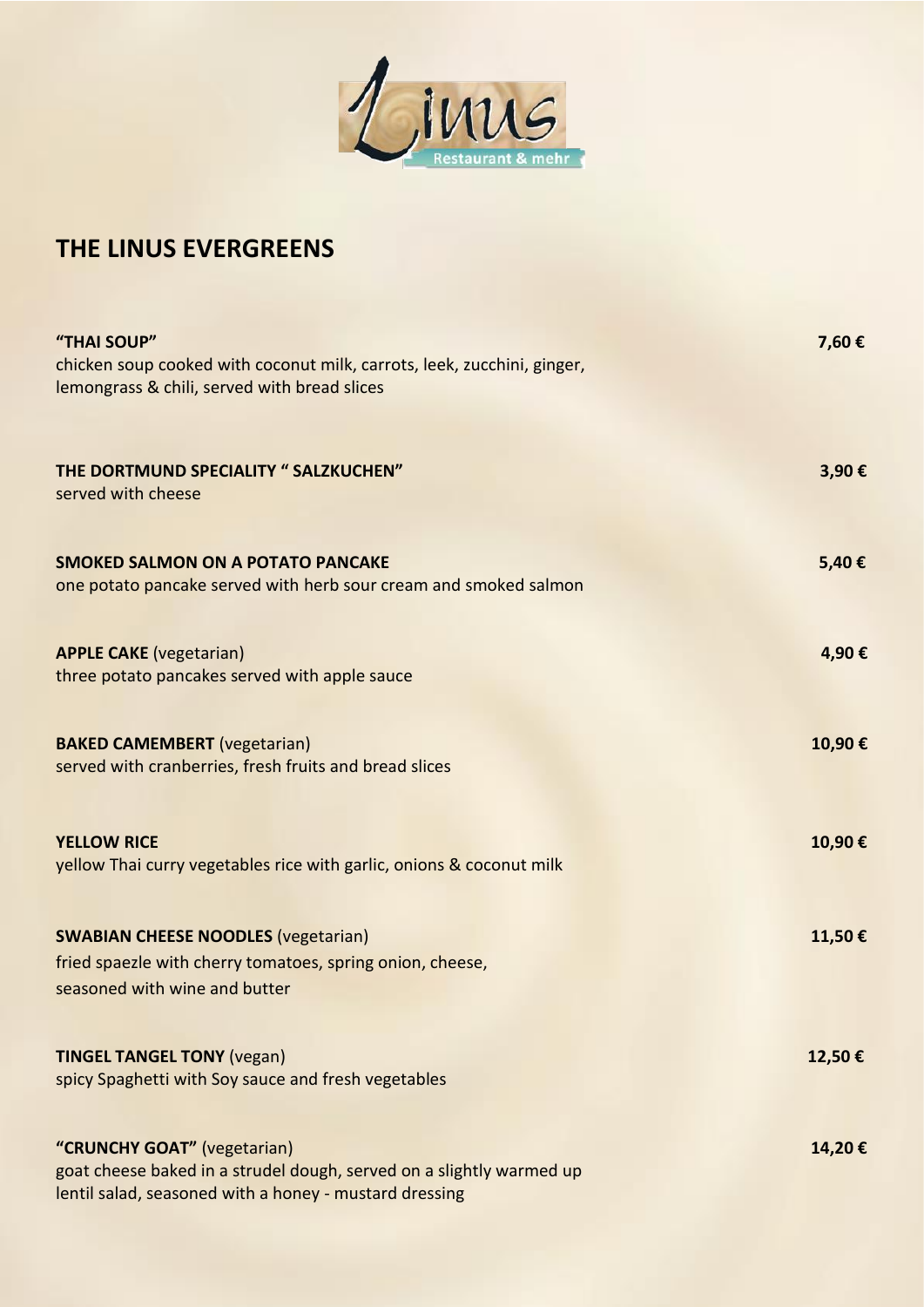

## **BURGER 100% a la minute! With a delicious malt roll**

| "TOFU FRIEND" (vegan)<br>a malt roll with tofu baked in a strudel dough & sweet chili dip,<br>served with French fries and salad                                                                         | 16,90€ |
|----------------------------------------------------------------------------------------------------------------------------------------------------------------------------------------------------------|--------|
| "LINUS BURGER"<br>with grilled beef, bacon, cheese, burger sauce, served with<br>French fries and salad                                                                                                  | 16,90€ |
| "MOZZI CHICK"<br>malt roll with a grilled chicken breast with rocket pesto, tomato & Mozzarella cheese,<br>served with French fries and salad                                                            | 16,90€ |
| "BURGER TOSCANA"<br>with grilled beef, arugula, dried tomatoes, grana Padano & burger sauce,<br>served with French fries and salad                                                                       | 16,90€ |
| "ARETZ GARDENER" (vegetarian) (or vegan with sweet chili dip instead of herb sour cream)<br>malt roll with a potato-leek-vegetable burger, salad, herb sour cream,<br>served with French fries and salad | 16,90€ |
| "MÖVE" (vegan)<br>malt burger roll with breaded coalfish, remoulade, Honey mustard sauce, pickle and onion,<br>served with French fries and salad                                                        | 16,90€ |
| "THE PESTO DANE" (vegetarian)<br>malt burger roll with baked cream cheese, wrapped in red pesto & strudel dough<br>with pesto sauce & fried arugula, served with French fries and salad                  | 16,90€ |
| "TEXAS RANGER"<br>malt burger roll with pulled pork slices, barbecue sauce & onions,<br>served with French fries and salad                                                                               | 16,90€ |
| "HOT STAR" (spicy)<br>with grilled beef, onions, sambal oelek & cheese, served with French fries and salad                                                                                               | 16,90€ |
| "THE CHIEF"<br>with grilled bison beef, goat cheese, fig mustard & mayo, served with French fries and salad                                                                                              | 19,90€ |
| "MOUNTY"<br>malt roll with grilled bison beef, cheddar, bacon, onions & burger sauce,<br>served with French fries and salad                                                                              | 19,90€ |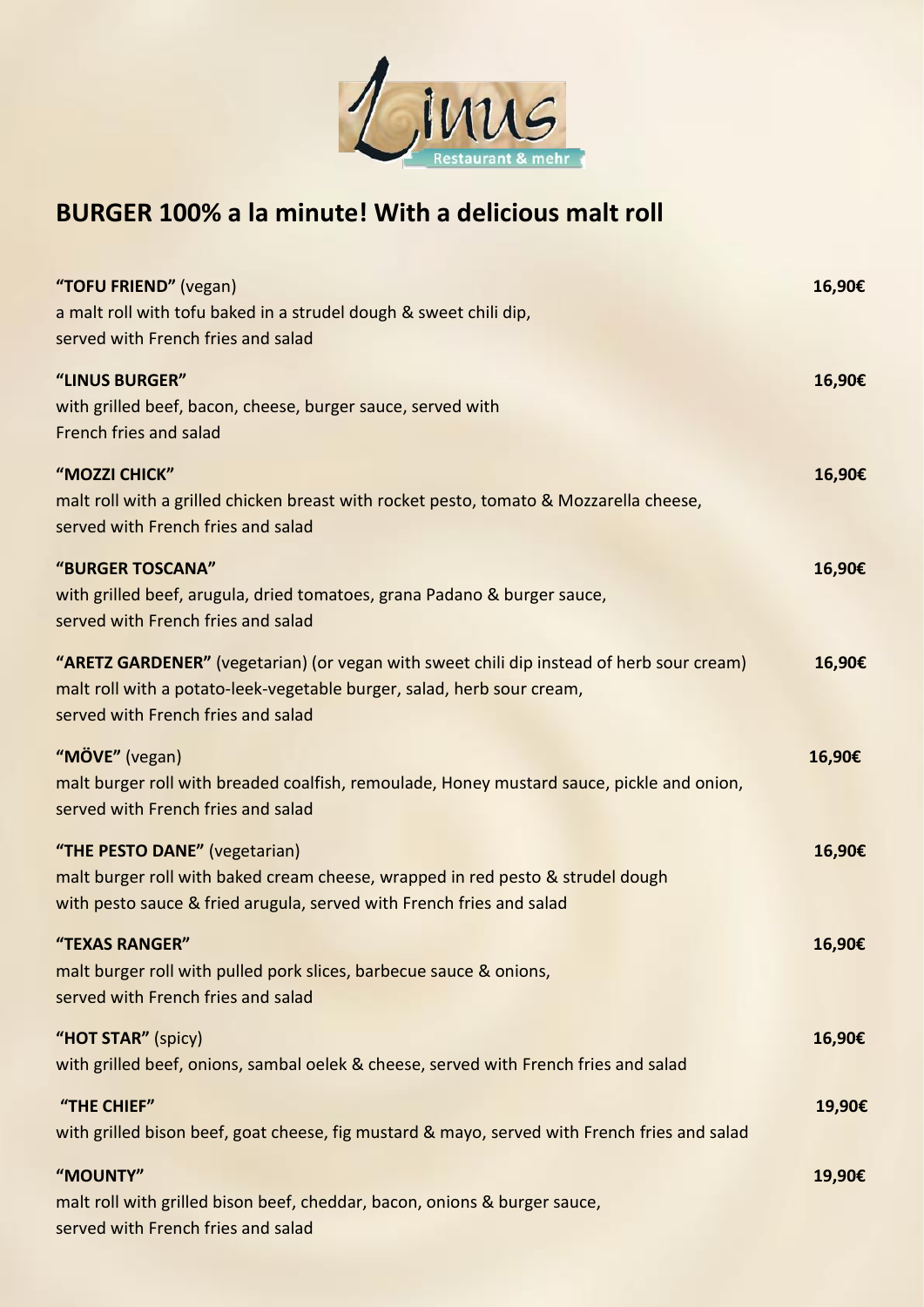

# **Put the Jacket on the potato**

| <b>BAKED POTATO &amp; SOUR CREAM (vegetarian)</b><br>served with salad                                                                       | 10,50€ |
|----------------------------------------------------------------------------------------------------------------------------------------------|--------|
| <b>MEDITERRANEAN BAKED POTATO (vegetarian)</b><br>with sour cream, arugula, dried tomatoes, and salad                                        | 12,20€ |
| <b>BAKED POTATO FOR VEGAN (vegan)</b><br>with chili tofu baked in a strudel dough, sweet chili dip and salad                                 | 15,90€ |
| <b>BAKED POTATO &amp; BAKED CHEESE (vegetarian)</b><br>baked cream cheese, wrapped in red pesto<br>& strudel dough with sour cream and salad | 16,90€ |
| <b>BAKED POTATO &amp; CHICKEN BREAST</b><br>with grilled chicken breast slices, sour cream and salad                                         | 16,90€ |
| "BIG BOY"<br>baked potato with pork roast slices, barbecue sauce, sour cream & salad                                                         | 17,90€ |
| <b>BAKED POTATO &amp; SMOKED SALMON</b><br>with smoked salmon, sour cream and salad                                                          | 17,90€ |
| <b>BAKED POTATO &amp; PRAWNS</b><br>with grilled garlic prawns, sour cream and salad                                                         | 19,90€ |
| <b>SEASIDE</b>                                                                                                                               |        |
| "LEMON SMILE"<br>grilled salmon steak with white wine lime sauce, served with<br>zucchini, carrots and lemon potatos                         | 26,90€ |
| "YELLOW SEASTAR"<br>prawns cooked in a yellow curry sauce with coconut milk<br>& vegetables, served with rice                                | 26,90€ |
| "SEBASTIAN"<br>grilled prawns with Spaghetti in sweet chili tomato Sause and vegetables,<br>served with rocket an Grana Padano               | 26,90€ |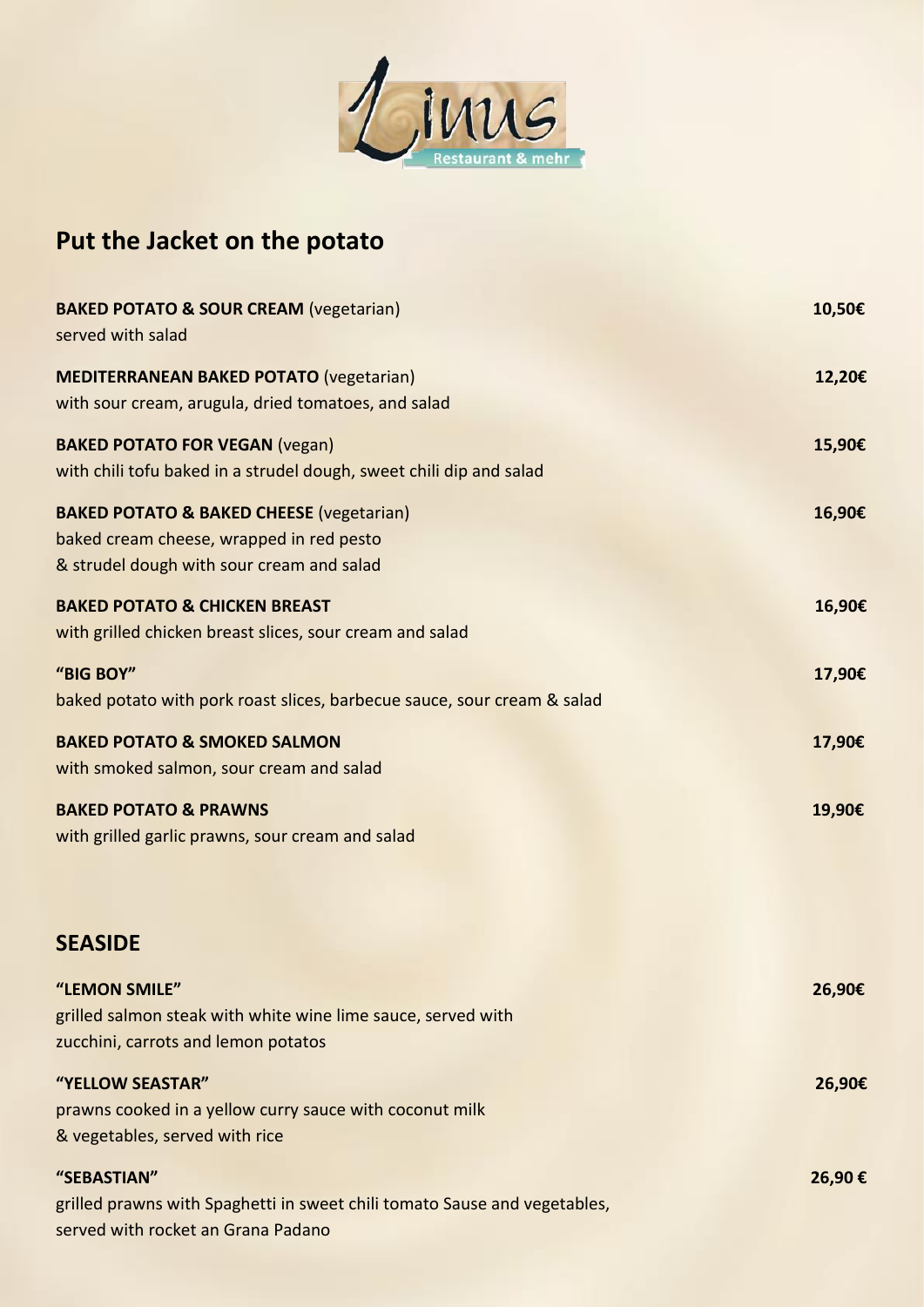

### **NICE AND FRESH**

| <b>A SMALL SALAD</b>                                                                     | $6,10 \in$ |
|------------------------------------------------------------------------------------------|------------|
| <b>A LARGE SALAD</b>                                                                     | 10,50€     |
| both served with balsamic vinegar dressing and bread slices                              |            |
| <b>CHILI TOFU (vegan)</b>                                                                | 15,90€     |
| Salad with balsamic vinegar dressing, chili tofu baked in a strudel dough,               |            |
| fresh cress and sunflower seeds, served with bread slices                                |            |
| <b>SAY CHEESE</b> (vegetarian)                                                           | 16,90€     |
| Salad with balsamic vinegar dressing, fresh cress, sunflower seeds,                      |            |
| baked Danish cream cheese, wrapped in red pesto                                          |            |
| & strudel dough, served with bread slices                                                |            |
| <b>LINUS SALAD</b>                                                                       | 16,90€     |
| Salad with honey mustard dressing, grilled chicken breast slices, bacon                  |            |
| fresh cress and sunflower seeds, served with bread slices                                |            |
| <b>RUSTICA SALAD</b>                                                                     | 16,90€     |
| Salad with balsamic vinegar dressing, grilled chicken breast slices, dried tomatoes,     |            |
| fresh cress, sunflower seeds and grana Padano, served with bread slices                  |            |
| <b>WOMANIZER</b>                                                                         | 19,90€     |
| Salad with balsamic vinegar dressing, grilled garlic and thyme prawns,                   |            |
| fresh cress and sunflower, served with bread slices                                      |            |
| <b>BOSS SALAD</b>                                                                        | 33,90€     |
| grilled rump steak with homemade herb butter on salad with sunflower seeds, fresh cress, |            |
| sweet pepper, olives, dried tomatoes, grana Padano and balsamic vinegar dressing,        |            |
| served with bread slices                                                                 |            |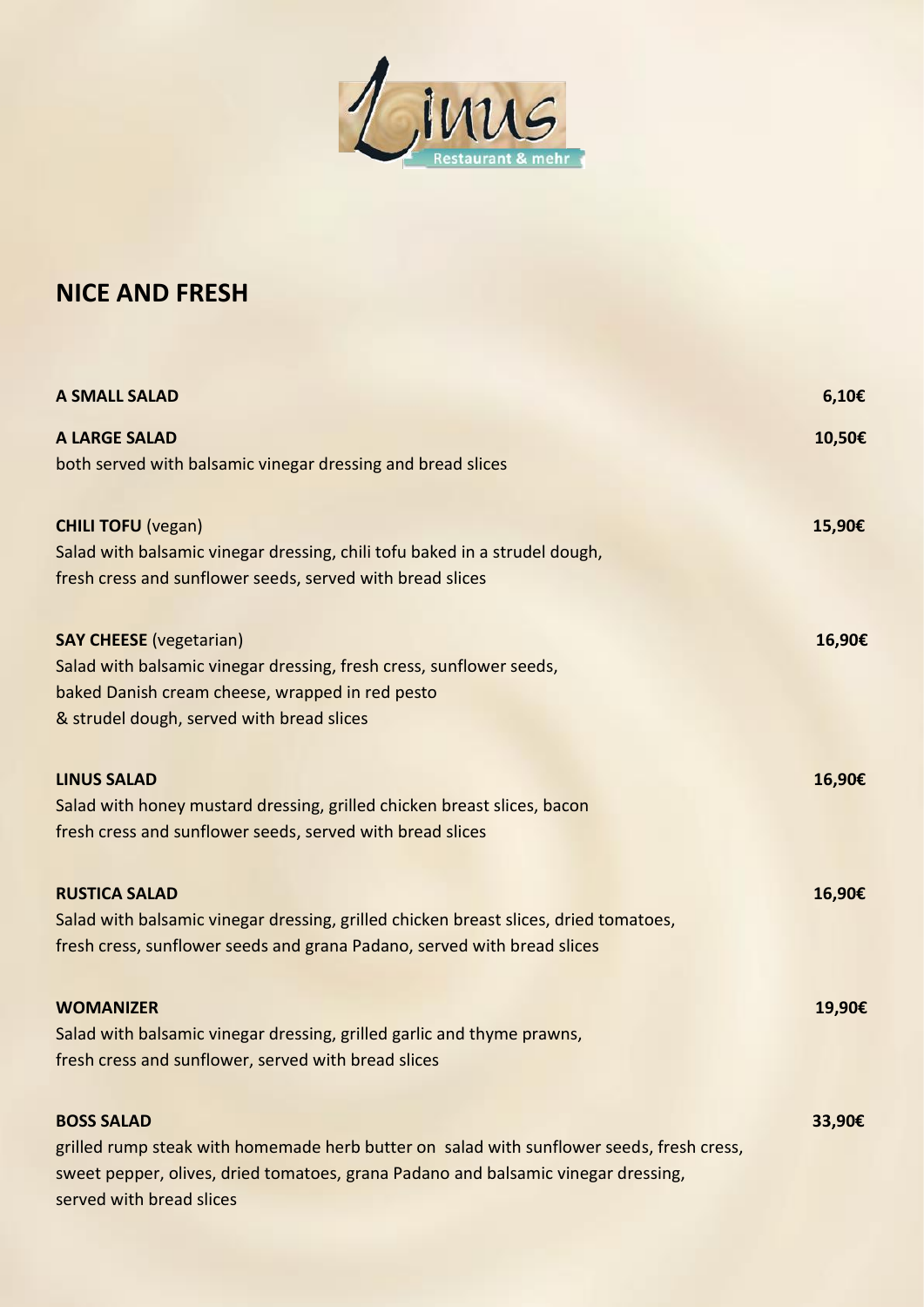

| <b>TARTE FLAMBEE</b>                                                                                                                            |        |
|-------------------------------------------------------------------------------------------------------------------------------------------------|--------|
| Very thin rolled out bread dough, covered with crème fraiche                                                                                    |        |
| "Alsatian" tarte flambee<br>with bacon & onions                                                                                                 | 12,90€ |
| "Cherry Lady " tarte flambee (vegetarian)<br>with grana Padano cheese, tomatoes & spinach                                                       | 12,90€ |
| "Flat Sausage" tarte flambee<br>covered with our hot curry sauce, sausage slices & onions                                                       | 12,90€ |
| "Aquarius" tarte flambee<br>with smoked salmon, honey mustard sauce, spinach & onions                                                           | 12,90€ |
| "Goaty" tarte flambee (vegetarian)<br>with goat cheese, rosemary & honey                                                                        | 12,90€ |
| "Triton" tarte flambee<br>with tuna, onions, pepperoni & Gouda cheese                                                                           | 12,90€ |
| "Espanol" tarte flambee<br>with gorgonzola cheese, tomatoes, arugula & Serrano ham                                                              | 12,90€ |
| "Vegetable Patch" tarte flambee (vegetarian)<br>covered with tomato sauce, grana Padano, zucchini, paprika,<br>rosemary, spring onions & onions | 12,90€ |
| "Wild Wild West" tarte flambee<br>with pulled pork, onions, leek, gouda cheese & barbecue sauce                                                 | 12,90€ |
| "FLYING DUTCHMAN" tarte flambee<br>coverd with tomato sauce, Chicken breast slices, Gouda cheese, onions,<br>tomato & sauce hollandaise         | 12,90€ |
| "CINERELLA" tarte flambee<br>with Mozzarella, tomato & rocket pesto                                                                             | 12,90€ |